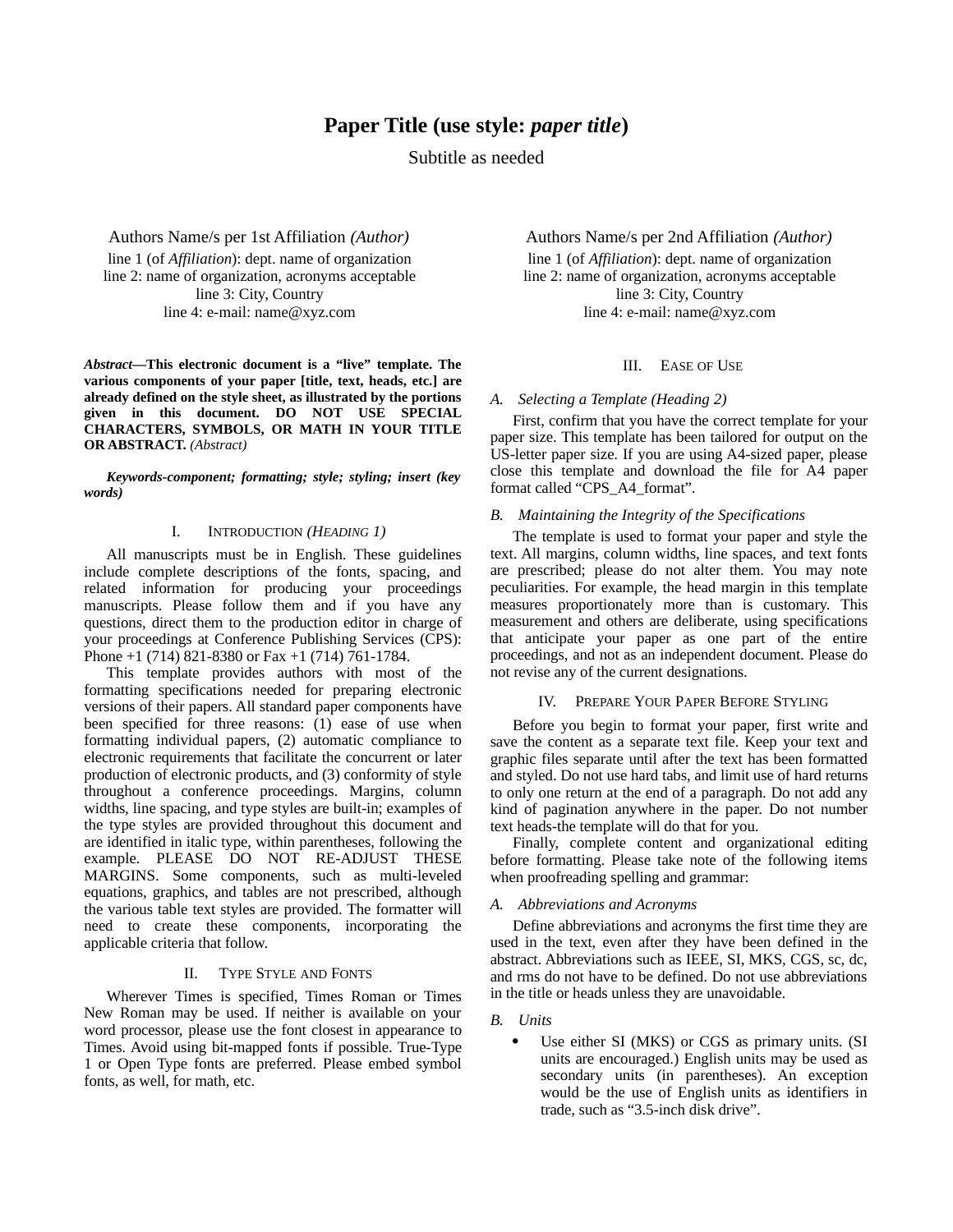- Avoid combining SI and CGS units, such as current in amperes and magnetic field in oersteds. This often leads to confusion because equations do not balance dimensionally. If you must use mixed units, clearly state the units for each quantity that you use in an equation.
- Do not mix complete spellings and abbreviations of units: "Wb/m2" or "webers per square meter", not "webers/m2". Spell out units when they appear in text: ". . . a few henries", not ". . . a few H".
- Use a zero before decimal points: "0.25", not ".25".

## *C. Equations*

The equations are an exception to the prescribed specifications of this template. You will need to determine whether or not your equation should be typed using either the Times New Roman or the Symbol font (please no other font). To create multileveled equations, it may be necessary to treat the equation as a graphic and insert it into the text after your paper is styled.

Number equations consecutively. Equation numbers, within parentheses, are to position flush right, as in (1), using a right tab stop. To make your equations more compact, you may use the solidus  $( / )$ , the exp function, or appropriate exponents. Italicize Roman symbols for quantities and variables, but not Greek symbols. Use a long dash rather than a hyphen for a minus sign. Punctuate equations with commas or periods when they are part of a sentence, as in

$$
\alpha + \beta = \chi. \tag{1}
$$

Note that the equation is centered using a center tab stop. Be sure that the symbols in your equation have been defined before or immediately following the equation. Use "(1)", not "Eq. (1)" or "equation (1)", except at the beginning of a sentence: "Equation (1) is . . ."

## *D. Some Common Mistakes*

- The word "data" is plural, not singular.
- The subscript for the permeability of vacuum  $\mu_0$ , and other common scientific constants, is zero with subscript formatting, not a lowercase letter "o".
- In American English, commas, semi-/colons, periods, question and exclamation marks are located within quotation marks only when a complete thought or name is cited, such as a title or full quotation. When quotation marks are used, instead of a bold or italic typeface, to highlight a word or phrase, punctuation should appear outside of the quotation marks. A parenthetical phrase or statement at the end of a sentence is punctuated outside of the closing parenthesis (like this). (A parenthetical sentence is punctuated within the parentheses.)
- A graph within a graph is an "inset", not an "insert". The word alternatively is preferred to the word "alternately" (unless you really mean something that alternates).
- Do not use the word "essentially" to mean "approximately" or "effectively".
- In your paper title, if the words "that uses" can accurately replace the word "using", capitalize the "u"; if not, keep using lower-cased.
- Be aware of the different meanings of the homophones "affect" and "effect", "complement" and "compliment", "discreet" and "discrete", "principal" and "principle".
- Do not confuse "imply" and "infer".
- The prefix "non" is not a word; it should be joined to the word it modifies, usually without a hyphen.
- There is no period after the "et" in the Latin abbreviation "et al.".
- The abbreviation "i.e." means "that is", and the abbreviation "e.g." means "for example".

An excellent style manual for science writers is [7].

### V. USING THE TEMPLATE

After the text edit has been completed, the paper is ready for the template. Duplicate the template file by using the Save As command, and use the naming convention prescribed by your conference for the name of your paper. In this newly created file, highlight all of the contents and import your prepared text file. You are now ready to style your paper.

## *A. Authors and Affiliations*

The template is designed so that author affiliations are not repeated each time for multiple authors of the same affiliation. Please keep your affiliations as succinct as possible (for example, do not differentiate among departments of the same organization). This template was designed for two affiliations.

*1) For author/s of only one affiliation (Heading 3):* To change the default, adjust the template as follows.

*a) Selection (Heading 4):* Highlight all author and affiliation lines.

*b) Change number of columns:* Select Format > Columns >Presets > One Column.

*c) Deletion:* Delete the author and affiliation lines for the second affiliation.

*d) For author/s of more than two affiliations:* To change the default, adjust the template as follows.

*e) Selection:* Highlight all author and affiliation lines.

*f) Change number of columns:* Select Format > Columns > Presets > One Column.

*g) Highlight author and affiliation lines of affiliation 1 and copy this selection.*

*h) Formatting:* Insert one hard return immediately after the last character of the last affiliation line. Then paste the copy of affiliation 1. Repeat as necessary for each additional affiliation.

*i) Reassign number of columns:* Place your cursor to the right of the last character of the last affiliation line of an even numbered affiliation (e.g., if there are five affiliations, place your cursor at end of fourth affiliation). Drag the cursor up to highlight all of the above author and affiliation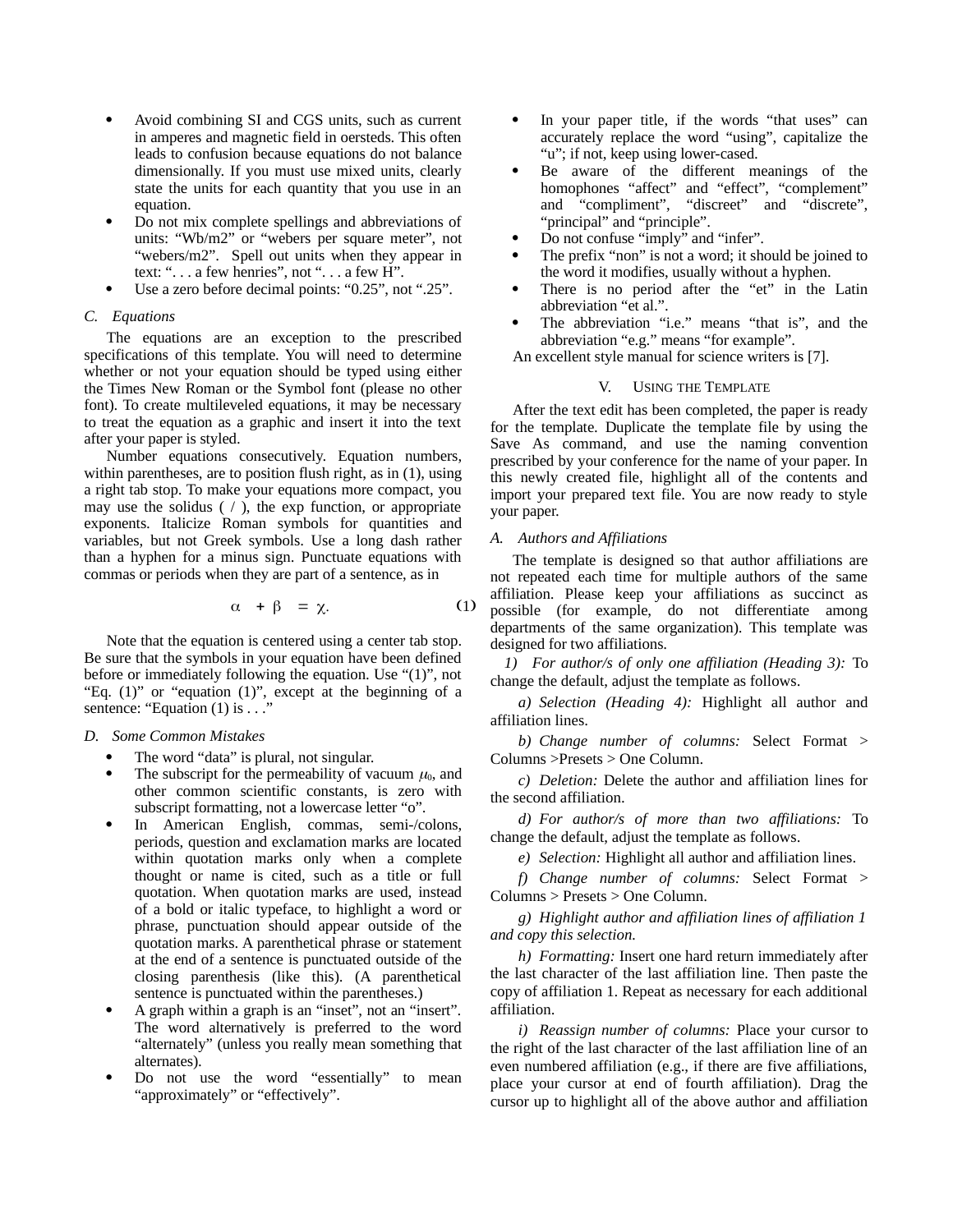lines. Go to Format > Columns and select "2 Columns". If you have an odd number of affiliations, the final affiliation will be centered on the page; all previous will be in two columns.

#### *B. Identify the Headings*

Headings, or heads, are organizational devices that guide the reader through your paper. There are two types: component heads and text heads.

Component heads identify the different components of your paper and are not topically subordinate to each other. Examples include Acknowledgments and References and, for these, the correct style to use is "Heading 5". Use "figure caption" for your Figure captions, and "table head" for your table title. Run-in heads, such as "Abstract", will require you to apply a style (in this case, italic) in addition to the style provided by the drop down menu to differentiate the head from the text.

Text heads organize the topics on a relational, hierarchical basis. For example, the paper title is the primary text head because all subsequent material relates and elaborates on this one topic. If there are two or more subtopics, the next level head (uppercase Roman numerals) should be used and, conversely, if there are not at least two sub-topics, then no subheads should be introduced. Styles named "Heading 1", "Heading 2", "Heading 3", and "Heading 4" are prescribed.

### *C. Figures and Tables*

*1) Positioning Figures and Tables:* Place figures and tables at the top and bottom of columns. Avoid placing them in the middle of columns. Large figures and tables may span across both columns. Figure captions should be below the figures; table heads should appear above the tables. Insert figures and tables after they are cited in the text. Use the abbreviation "Fig. 1", even at the beginning of a sentence.

TABLE I. TABLE TYPE STYLES

| Table<br>Head | Table Column Head                               |         |         |
|---------------|-------------------------------------------------|---------|---------|
|               | Table column subhead                            | Subhead | Subhead |
| copy          | More table $copya$                              |         |         |
|               | a. Sample of a Table footnote. (Table footnote) |         |         |

We suggest that you use a text box to insert a graphic (ideally 300 dpi), with all fonts embedded) because, in an MSW document, this method is somewhat more stable than directly inserting a picture.

To have non-visible rules on your frame, use the MSWord pull-down menu, select Format > Borders and Shading > Select "None".

Figure 1. Example of a ONE-COLUMN figure caption.

Please see last page of this document for AN EXAMPLE of a 2-COLUMN Figure.

Figure Labels: Use 8 point Times New Roman for Figure labels. Use words rather than symbols or abbreviations when writing Figure axis labels to avoid confusing the reader. As an example, write the quantity "Magnetization", or "Magnetization, M", not just "M". If including units in the label, present them within parentheses. Do not label axes only with units. In the example, write "Magnetization (A/m)" or "Magnetization {A[m(1)]}", not just "A/m". Do not label axes with a ratio of quantities and units. For example, write "Temperature (K)", not "Temperature/K".

#### *D. Footnotes*

Use footnotes sparingly (or not at all) and place them at the bottom of the column on the page on which they are referenced. Use Times 8-point type, single-spaced. To help your readers, avoid using footnotes altogether and include necessary peripheral observations in the text (within parentheses, if you prefer, as in this sentence).

### VI. COPYRIGHT FORMS AND REPRINT ORDERS

You must submit the IEEE Electronic Copyright Form (ECF) per Step 7 of the CPS author kit's web page. THIS FORM MUST BE SUBMITTED IN ORDER TO PUBLISH YOUR PAPER.

Please see Step 9 for ordering reprints of your paper. Reprints may be ordered using the form provided as <reprint.doc> or <reprint.pdf>.

#### ACKNOWLEDGMENT

The preferred spelling of the word "acknowledgment" in America is without an "e" after the "g". Avoid the stilted expression, "One of us (R.B.G.) thanks . . ." Instead, try "R.B.G. thanks". Put applicable sponsor acknowledgments here; DO NOT place them on the first page of your paper or as a footnote.

#### **REFERENCES**

List and number all bibliographical references in 9-point Times, single-spaced, at the end of your paper. When referenced in the text, enclose the citation number in square brackets, for example [1]. Where appropriate, include the name(s) of editors of referenced books. The template will number citations consecutively within brackets [1]. The sentence punctuation follows the bracket [2]. Refer simply to the reference number, as in [3]—do not use "Ref. [3]" or "reference [3]" except at the beginning of a sentence: "Reference [3] was the first . . ."

Number footnotes separately in superscripts. Place the actual footnote at the bottom of the column in which it was cited. Do not put footnotes in the reference list. Use letters for table footnotes.

Unless there are six authors or more give all authors' names; do not use "et al.". Papers that have not been published, even if they have been submitted for publication, should be cited as "unpublished" [4]. Papers that have been accepted for publication should be cited as "in press" [5]. Capitalize only the first word in a paper title, except for proper nouns and element symbols.